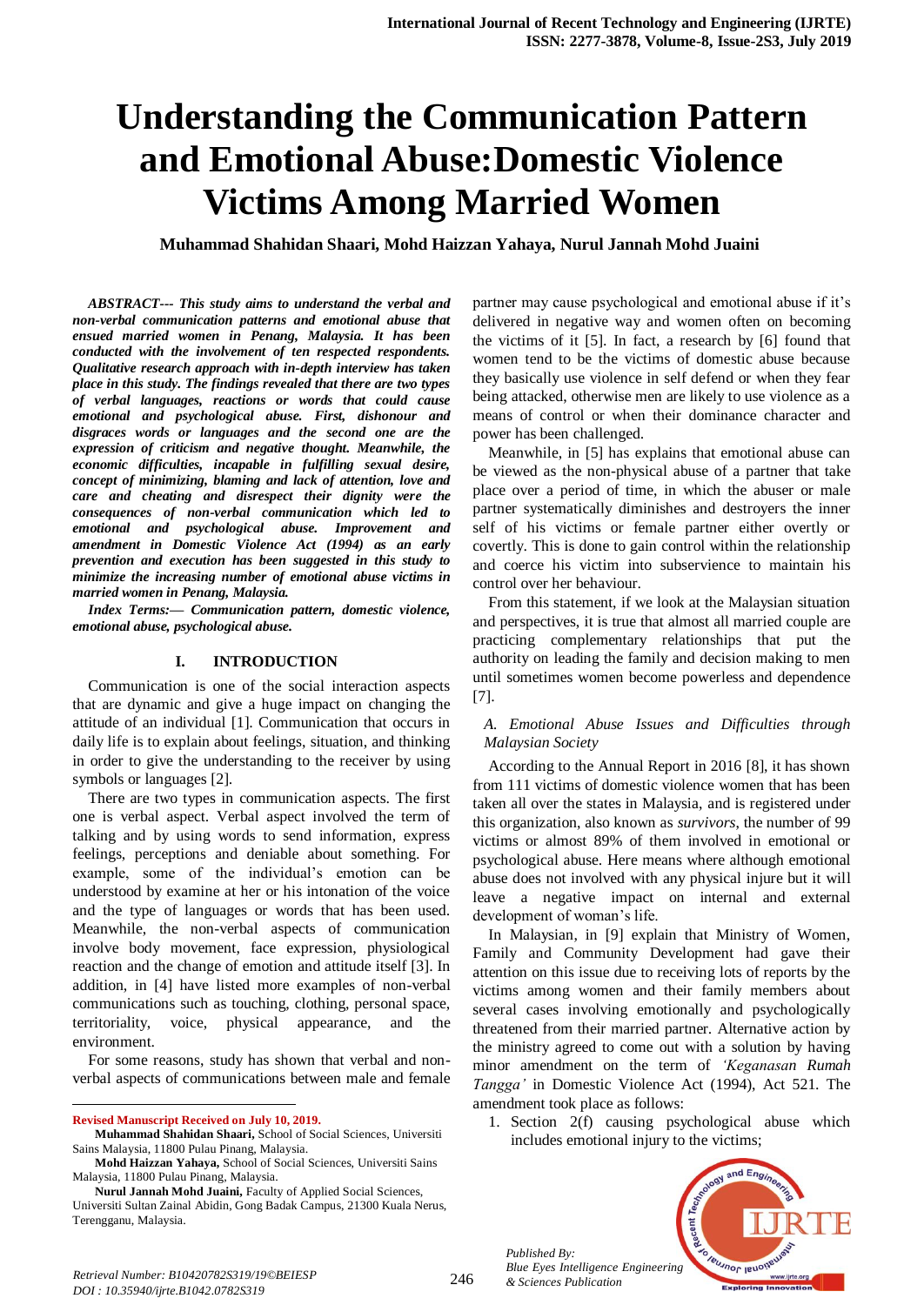#### **UNDERSTANDING THE COMMUNICATION PATTERN AND EMOTIONAL ABUSE:DOMESTIC VIOLENCE VICTIMS AMONG MARRIED WOMEN**

- 2. Section  $2(e)$  causing the victims to suffer delusions by using any intoxicating substance or any other substance without the victim's consent or if the consent is given, the consent was unlawfully obtained; or
- 3. Section 2(h) in the case where the victim is a child, causing the victim to suffer delusions by using any intoxicating substance or any other substance, by a person, whether by himself or through a third party, against:
- (i) his or her spouse;
- (ii) his or her former spouse;
- (iii) a child;
- (iv) an incapacitated adult; or
- (v) any other member of the family;

Meanwhile, the problem is there are no specific explanations about the form or the constitution of emotional and psychological abuse that can convict or to declare someone guilty by the judiciary system. Nevertheless, this act also does not have any systematic and proper classification and characterization about emotional or psychological abuse that may occurs in many ways and factors especially from the aspects of non-verbal communication. According to [10], the focus is more on physical abuse or injury as this kind of abuse is proved by the biological appearance or condition after observing its sign by Medical Report at time the physical abuse cases is brought to the court. For example, wounds, signs of burning, or broken bones.

As a matter of fact, the legal arresting of an offender only can be discharged by the court when the offender is really hurting the defender physically along with the specific duration of time that has been stated or also known as Interim Protection Order (IPO). It is not fair because for the emotional abuse problem, some of the cases are grim to diagnose if it is still in the early phase. Moreover, emotional abuse cannot be seen by eyes to prove it and can easily being denial [11]. In [12] mentioned that it is only can be recognized by the expression of the feelings, attitude and physiological response by the victims.

However, until the symptoms of mental illness, clinical depression, rebellion, aggressive behaviour or suicide had occurred among the victims, then the report will be made and finally the authority will start to take a serious action to this matter. In [13] stated that when a woman is being called by using negative words like "*bodoh"* and "*hodoh"*, they feel so discreditable but do not think it is an emotional abuse issue. They also do not seek for treatment and help or to take any action. It is because they do not know about the existence of the act on emotional and psychological abuse also has less lack of knowledge and information about it [10].

## *B. Linkage between Communication Pattern and Emotional Abuse (Cycle of Abuse Theory)*

This theory is developed to describe the patterns of behaviour in an abusive relationship. There are four phases in cycle of abuse. The first phase is known as *Tension Building*. At this phase, the concept of stress and pressures exist. It occurs in many ways for instance by the children, other family members, confusion, and financial problem. At

this phase, for the victims, they will become passive, fear, complaisant and foster as a tactics to avoid from being violated by their partner or husband that feel angry, annoyed and ignored [14]. This feeling can last for few minutes to several hours and maybe for some months. The abuser basically will attack the victims by using curse words, bad language and accusation.

Second phase is *Acute Violence*. In this phase, the tension rising by reaching the maximum level and end up with violence [14]. The verbal abuse and emotional abuse will take at the first place then the abuser or husband will start to conquer their partner or the victims with domestic violence. At this phase, physical abuse, sexual abuse or maybe serious injury will happen to the victims.

Third phase explained as *Honeymoon Phase or Reconciliation*. At this phase, the abuser become so forgiving, caring and feel guilty of what happen. The abuser also feels afraid if their wife or the victims will leave and make a police report. But for the victims, they will feel confuse, sorrow, torture, scare and embarrass. Then, the abuser tries to seek for forgiveness from the victims and make a promise it will never happen again and may feel sadness [14]. The abuser will also try to obtain sympathy and persuade the victims to accept him back and not to end the relationship. The victims will start to believe and think that this is the best way or best time to fix and improve back the relationship with their husband as normal.

Forth phase is *Calm*. This phase is the extension of the *Honeymoon* phase. At this phase, the relationship between the abuser and the victims become stable, peaceful and smooth. But then, in a certain period of time, unpredictable and unpreventable conflict and tension will start to rise up again and then it is turning back to the first phase again [14]. The process of the cycle is shown in Fig. 1.



**Fig. 1: Cycle of abuse theory [14]**

# **II. METHODOLOGY**

This research was conducted in Seberang Perai Utara, Penang, Malaysia by applying the qualitative research framework. The data gathered throughout in-depth interview. Purposive sampling method took place during the interview sessions. The respondents include the victims of the domestic violence at one of the NGO's in Kepala Batas, Penang. In order to obtain reliable data, the researchers



*Retrieval Number: B10420782S319/19©BEIESP DOI : 10.35940/ijrte.B1042.0782S319*

*Published By:*

*& Sciences Publication*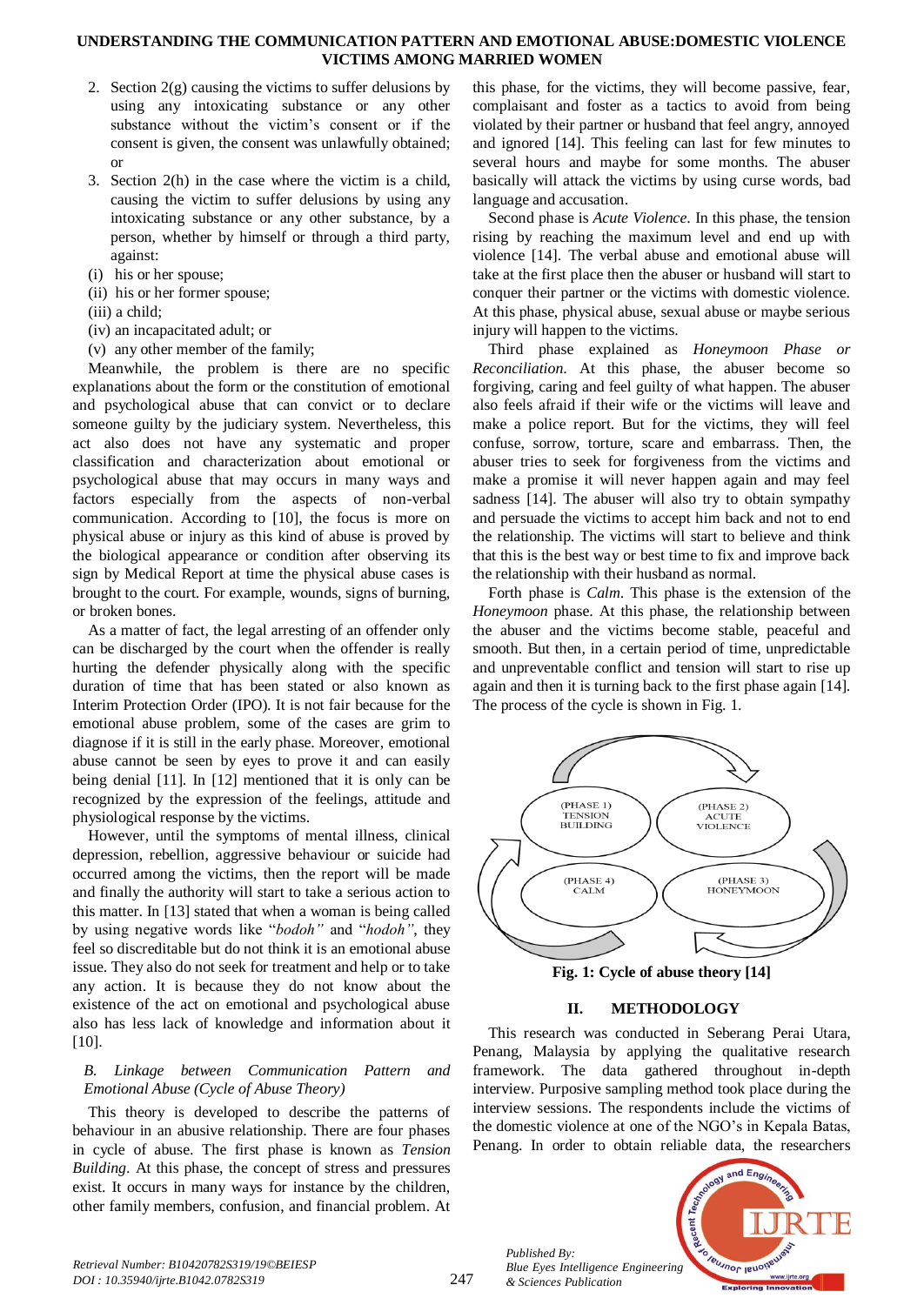asked each participant to provide the researcher reference of who can be another source of information, and this process continue by using snowball sampling techniques. This method was chosen in order to obtain full information until the researchers attempt of data saturation.

## **III. RESULTS AND ANLYSIS**

This research had formed three main themes. First theme is on classification of verbal and non-verbal language or reactions which used by the victim's partner that might leave negative impacts on their emotions and feeling. There were two types of verbal languages, reactions or words that would cause emotional and psychological abuse. The first one is dishonour and disgrace words or languages and the second one is the expression of criticism and negative thought.

Besides, there were four categories of non-verbal language or reactions that might led to emotional and psychological abuse. The first categories were economic difficulties, the second categories were incapable to fulfil sexual desire, and the third one was the concept of minimizing, blaming and less lack of attention, love and care. Meanwhile, the forth one was cheating and disrespect their dignity or *symbolic violenc*e.

The second theme was about the interpretation of the emotional and psychological abuse effects on the victims. The result stood up with most of them provide different answer of what had been happen and the most obvious things that effect their emotion were the feeling of sadness, gloom, despair and miserable. Some of the victim's also experiencing somatic problem.

The third theme is on the clarification of the victim's reaction, action and knowledge towards emotional and psychological abuse issues. The result shows that 100% of the respondents informed and notified someone about their problem. Unfortunately, only 40% of the respondents made report to the authority. Meanwhile, almost 60% of them did not make any reports or complaints. Throughout the survey, 100% of the respondents aware on the existing law and act on domestic abuse issues.





- Economic Difficulties
- Incapable to fulfill sexual desire
- The concept of minimizing, blaming and less lack of attention, love and care<br>• Cheating and disrespect their dignity
- **Fig. 3: The percentage of non-verbal languages or reactions used by their partner**

#### **IV. DISCUSSION**

There are three main themes, and first would begin with classification of verbal and non-verbal language or reactions that had been used by the victim's partner that might leave negatives impacts on their emotions and feeling. The second theme is on the interpretation of the emotional and psychological abuse effects on the victims. While, third theme emphases on the clarification of the victim's reaction, action and knowledge towards emotional and psychological abuse issues.

## *A. Theme 1: Classification of Verbal and Non-Verbal Language*

From the findings, it shows that being contempt, despised, dishonour, disgrace and disrespect with some certain sentences or words were the type of verbal communication or reactions that leaved negatives impact and might led to emotional abuse issues. Besides that, most common verbal languages or reactions that frequently used by the abuser or victim's partner involved dishonour and disgrace words. From the findings, effective communication skills or patterns were the most important aspect in married and relationship. To maintain the term of homeostasis in family, it is very important for both partner to practice and to create feeling of understanding, sense of belonging, caring, motivating each other and always respect their dignity or honour [15].

Meanwhile, the researchers had discovered some new categories for non-verbal communications or reactions that also might cause emotional abuse, these were economic difficulties and incapable to fulfil sexual desire. Good management skills in financial, having systematic ways to spend money and know how to differentiate between family necessity and self needs would produce productive result on handling economic situation in married [16]. On the other hand, a study by [17] stated sexual activities were associated with the well-being, life satisfaction and happiness. Besides



*Published By:*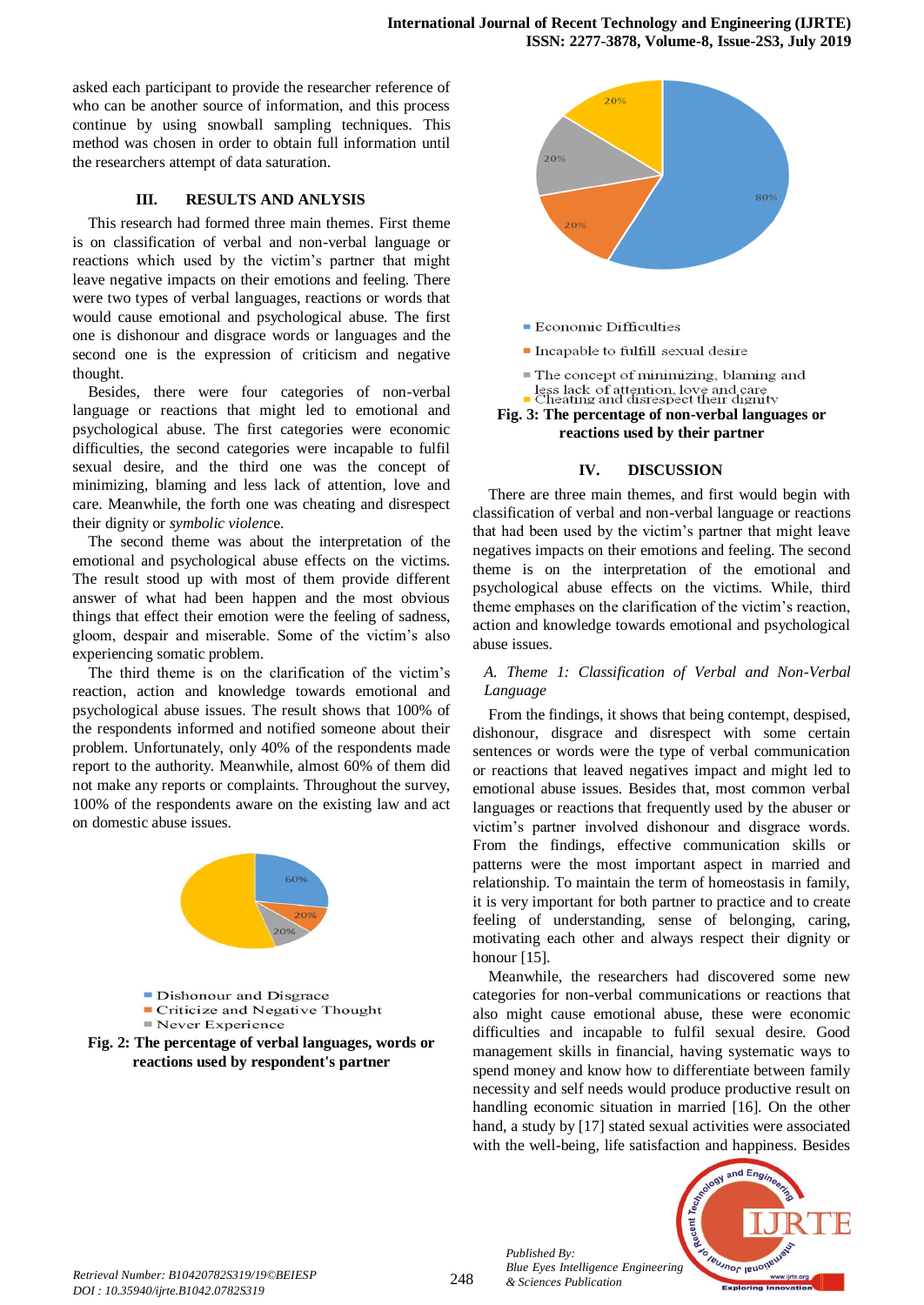## **UNDERSTANDING THE COMMUNICATION PATTERN AND EMOTIONAL ABUSE:DOMESTIC VIOLENCE VICTIMS AMONG MARRIED WOMEN**

that, the researchers also founded that one characteristic that could be added for the *symbolic violence* concept was cheating and disrespect their dignity with some terrible action or attitude as what had been happened to the one of the respondent throughout the interview session, when her husband brought his affair into their house and slept with her.

Next, another non-verbal reactions or languages that caused emotional abuse are the concept of minimizing and blaming. The findings also found that lack of attention, love and care was also the non-verbal languages or reaction that caused emotional abuse and this result fixed with other research that stated does not give freedom or too rigid in a relationship were the cause of emotional abuse [13].

## *B. Theme 2: The Interpretation of the Emotional and Psychological Abuse Effects*

This research had shown that there were several effects of emotional abuse among the victims. The major effects of emotional abuse were minor depression and stressful. Besides that, fatigue was also some of the effects of emotional abuse. By this, victims were facing with lack of concentration, performance and had a low motivational capacity whether on working or in their daily life routine.

Besides, emotional abuse was also a long-term unstable condition and would result with serious illness or negative impact if it happened perpetually without being treated and controlled. Some of the victims that managed to cope out had a huge potential on becoming aggressive and involved in deviant behaviour but some who were failed to adapt with the difficulties would face with clinical depression, hopeless in life which mean chanced to commit suicide or encounter with mental illness were greater. This result consistence with previous research that described emotional abuse was like a brainwashing that was systematically decreasing victim's self-concept and the sense of self-worth which would lead to more serious issue when it started to effect on victim's mental to think wisely and normally [18].

On the other hand, another common effect of emotional abuse that could happen abruptly was extreme feelings of sadness. Referring to [19], the excessive feelings of sadness that happened to someone was much related with another biological, psychological and social functioning affects such as insomnia, isolation, lack of appetite and energy. It gave clear viewed that emotional abuse was a painful event for every woman in their life experience.

# *C. Theme 3: The Clarification of the Victim's Reaction, Action and Knowledge*

Researchers found that all the victims knew about the existing law or act according to physical abuse issue but did not have any cleared vision or thought regarding on emotional and psychological abuse issues. It was proved when the victims told the researchers that if they were being physically injured or hurt by their partner, so they can surely make a report, but did not know or confused if they could still submit any report or complaint if they were being threatened emotionally or psychologically. It was because they were worried if they could not have prepared with concrete evident for the legal practitioner as references.

Some of the victims suggested that the scope of the domestic abuse act or law should be wider and comprehensive because it could happen in various ways and still would leave negative impacts, tension and pressure to the victims. This result was almost the same as what had been explained by [20] whom stated victims also believes people will not take that kind of assault experiences as serious issue or maybe will blame them back for what happen because they do not have any prove to convince the law.

Meanwhile, there were no cleared evident could be related from this research to support the facts by [21] that mentioned the victims of emotional abuse basically did not make any report or seek for help because the sense of fear they might being attacked physically by their abusive partner. Apart from that, the researcher revealed some of the reasons on why the victims did not took any action or report was because they were so afraid of suffering from loss of shelter and protection to survive in their daily life.

For the next findings, it resulted all the victims expressed and told their problem to someone close to them and could be trusted whether their family members, neighbours, friends and in facts, their own husband. It was an excellent practiced in order to relief of the tension and not only that, it could also enhance the self-esteem of an individual [22].

# *D. Implication to Social Work Practice*

Social workers will play some of the important role concerning to this problem. Start with relieve the tension rising among the victims until the phase of advocacy for them to serve a better service and protect to their rights. That is what social worker always does. As a result, that has been shown in this research, there is a few ways in intervention with all the clients.

First, social worker should gather information's from the victims as much as they could to make sure social justice as the main priority. A comprehensive and full of diversity on documentation are important to minimize bureaucracy and other factors that may affect the prosecution process.

Toward this, social workers must also prepare concrete and correct knowledge, understanding and information about the law and the act involve, the rule and regulation so do the term and condition to counter back with this serious problem wisely and comprehensively for an advocacy action in court.

Next, due to most of the victims do not realize on their real condition when it comes in to understand and analyse their own emotion and feelings, social worker must be alert with any sign or symptom of depression, mental illness or any abnormal psychology that shown by the clients. This is important in making sure social worker react on early prevention action by referring the clients to the expert. As a social worker, the role of broker and educator can take place to help them dealing with their problem [4].

Finally, most of the victims seems refuse to speak out or share on what they have gone through in their life especially related to domestic violence. In this, social worker need to



*Published By:*

*& Sciences Publication*